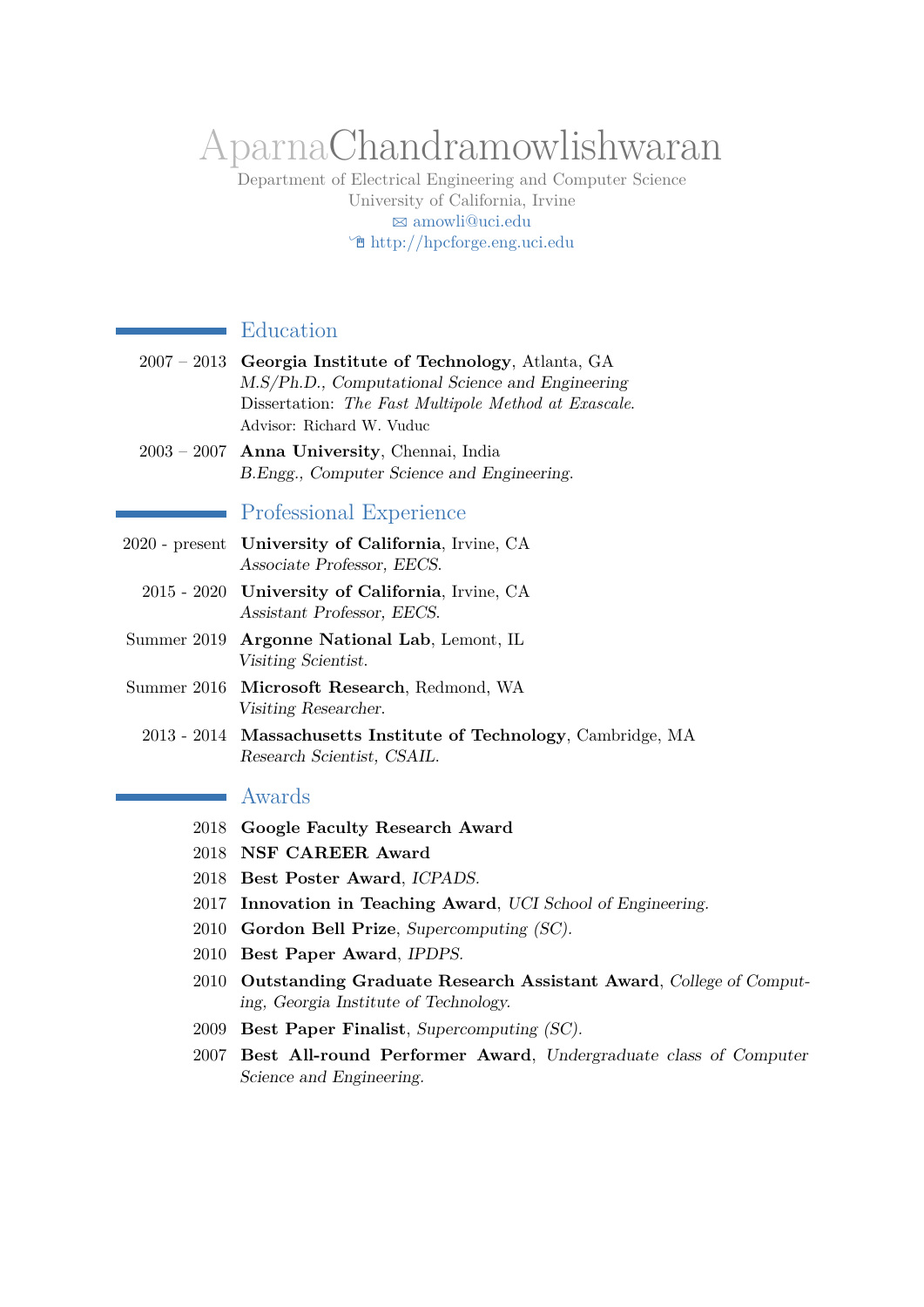## Fellowships

2012-2013 **Intel PhD Fellowship** 2011 **Microsoft Research PhD Fellowship Finalist** 2010-2011 **ACM/IEEE George A. Michael Memorial HPC Fellowship**

#### Publications

 $\sim$ 

- [1] Octavi Obiols-Sales, Abhinav Vishnu, Nicholas Malaya, and Aparna Chandramowlishwaran. *SURFNet: Super-resolution of Turbulent Flows with Transfer Learning using Small Datasets*. **PACT**, 2021. (accepted).
- [2] Shu-Mei Tseng, Bogdan Nicolae, Franck Cappello, and Aparna Chandramowlishwaran. *Demystifying asynchronous I/O Interference in HPC applications*. **IJHPCA**, 2021.
- [3] Rohit Zambre, Damodar Sahasrabudhe, Hui Zhou, Martin Berzins, Aparna Chandramowlishwaran, and Pavan Balaji. *Logically Parallel Communication for Fast MPI+ Threads Applications*. **TPDS**, 2021.
- [4] Hengjie Wang, Robert Planas, Aparna Chandramowlishwaran, and Ramin Bostanabad. *Train Once and Use Forever: Solving Boundary Value Problems in Unseen Domains with Pre-trained Deep Learning Models*. **arXiv**, 2021.
- [5] Behnam Pourghassemi, Jordan Bonecutter, Zhou Li, and Aparna Chandramowlishwaran. *adPerf: Characterizing the Performance of Third-party Ads*. **SIGMETRICS/POMACS**, 2021.
- [6] Damodar Sahasrabudhe, Rohit Zambre, Aparna Chandramowlishwaran, and Martin Berzins. *Optimizing the hypre solver for manycore and GPU architectures*. **Journal of Computational Science**, 2021.
- [7] Hengjie Wang and Aparna Chandramowlishwaran. *Pencil: A pipelined algorithm for distributed stencils*. **SC**, 2020.
- [8] Behnam Pourghassemi, Ardalan Amiri Sani, and Aparna Chandramowlishwaran. *Only Relative Speed Matters: Virtual Causal Profiling*. **IFIP Performance/PER**, 2020.
- [9] Behnam Pourghassemi, Chenghao Zhang, Joo Hwan Lee, and Aparna Chandramowlishwaran. *On the limits of parallelizing CNNs on GPUs*. **SPAA**, 2020.
- [10] Octavi Obiols-Sales, Abhinav Vishnu, Nicholas Malaya, and Aparna Chandramowlishwaran. *CFDNet: A deep learning-based accelerator for fluid simulations*. **ICS**, 2020.
- [11] Rohit Zambre, Aparna Chandramowlishwaran, and Pavan Balaji. *How I Learned to Stop Worrying about User-Visible Endpoints and Love MPI*. **ICS**, 2020.
- [12] Rohit Zambre, Megan Grodowitz, Aparna Chandramowlishwaran, and Pavel Shamis. *Breaking Band: A Breakdown of High-performance Communication*. **ICPP**, 2019.
- [13] Shu-Mei Tseng, Bogdan Nicolae, George Bosilca, Emmanuel Jeannot, Aparna Chandramowlishwaran, and Franck Cappello. *Towards Portable Online Prediction of Network Utilization using MPI-level Monitoring*. **EuroPar**, 2019.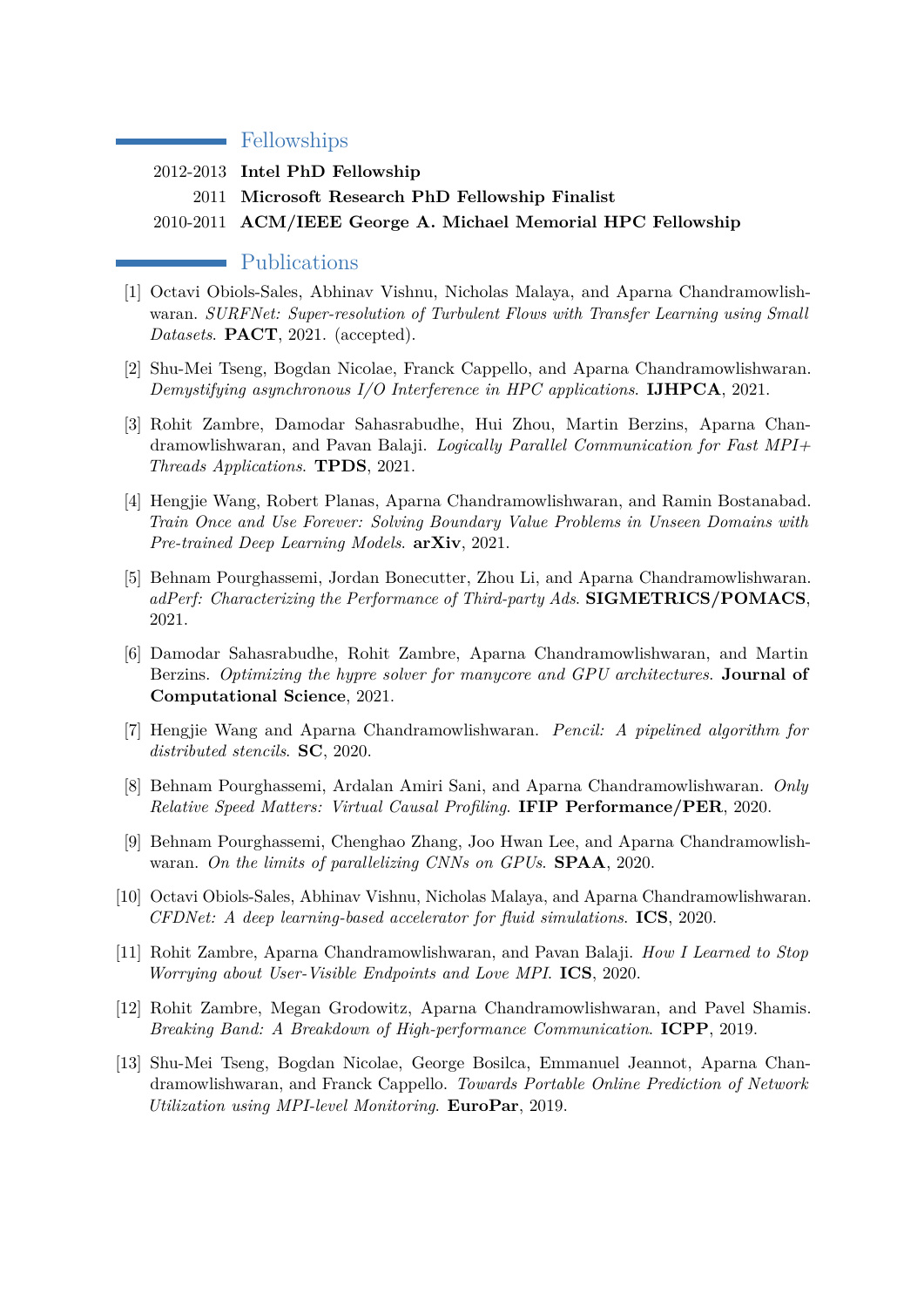- [14] Behnam Pourghassemi, Ardalan Amiri Sani, and Aparna Chandramowlishwaran. *What-If Analysis of Page Load Time in Web Browsers Using Causal Profiling*. **SIGMET-RICS/POMACS**, 2019.
- [15] Hengjie Wang and Aparna Chandramowlishwaran. *Multi-criteria partitioning of multi-block structured grids*. **ICS**, 2019.
- [16] Laleh Aghababaie Beni, Saikiran Ramanan, and Aparna Chandramowlishwaran. *Portal: A High-Performance Language and Compiler for Parallel N-body Problems*. **IPDPS**, 2019.
- [17] Rohit Zambre, Aparna Chandramowlishwaran, and Pavan Balaji. *Scalable Communication Endpoints for MPI+Threads Applications*. **ICPADS**, 2018.
- [18] Bahareh Mostafazadeh, Ferran Marti, Feng Liu, and Aparna Chandramowlishwaran. *Roofline Guided Design and Analysis of a Multi-stencil CFD Solver for Multicore Performance*. **IPDPS**, 2018.
- [19] Zhihao Yao, Zongheng Ma, Yingtong Liu, Ardalan Amiri Sani, and Aparna Chandramowlishwaran. *Sugar: Secure GPU Acceleration in Web Browsers*. **ASPLOS**, 2018.
- [20] Behnam Pourghassemi and Aparna Chandramowlishwaran. *cudaCR: An in-kernel application-level checkpoint/restart scheme for CUDA-enabled GPUs*. **CLUSTER**, 2017.
- [21] Laleh Aghababaie Beni and Aparna Chandramowlishwaran. *PASCAL: A Parallel Algorithmic SCALable Framework for N-body Problems*. **EuroPar**, 2017.
- [22] Bahareh Mostafazadeh Davani, Ferran Marti, Behnam Pourghassemi, Feng Liu, and Aparna Chandramowlishwaran. *Unsteady Navier-Stokes Flow on GPU Architectures*. **AIAA**, 2017.
- [23] Rohit Zambre, Lars Bergstrom, Laleh A. Beni, and Aparna Chandramowlishwaran. *Parallel Performance-Energy Predictive Modeling of Browsers: Case Study of Servo*. **HiPC**, 2016.
- [24] Kasra Moazzemi, Rainer Doemer, and Aparna Chandramowlishwaran. *A SystemC model for N-body problems and its Parallel Design Space Exploration*. **Technical Report**, University of California Irvine, 2016.
- [25] Jee Whan Choi, Aparna Chandramowlishwaran, Kamesh Madduri, and Richard Vuduc. *A CPU–GPU Hybrid Implementation and Model-Driven Scheduling of the Fast Multipole Method*. **GPGPU**, 2014.
- [26] Richard Vuduc, Kenneth Czechowski, Aparna Chandramowlishwaran, and Jee Whan Choi. *Courses in High-Performance Computing for Scientists and Engineers*. **EduPar**, 2012.
- [27] Aparna Chandramowlishwaran, Jee Whan Choi, Kamesh Madduri, and Richard Vuduc. *Brief Announcement: Towards a Communication Optimal Fast Multipole Method and its Implications at Exascale*. **SPAA**, 2012.
- [28] Aparna Chandramowlishwaran and Richard Vuduc. *Communication-Optimal Parallel N-body Solvers*. **IPDPS** PhD Forum, 2012.
- [29] Ilya Lashuk, Aparna Chandramowlishwaran, Harper Langston, Tuan-Ahn Nguyen, Rahul Sampath, Aashay Shringarpure, Richard Vuduc, Lexing Ying, Denis Zorin, and George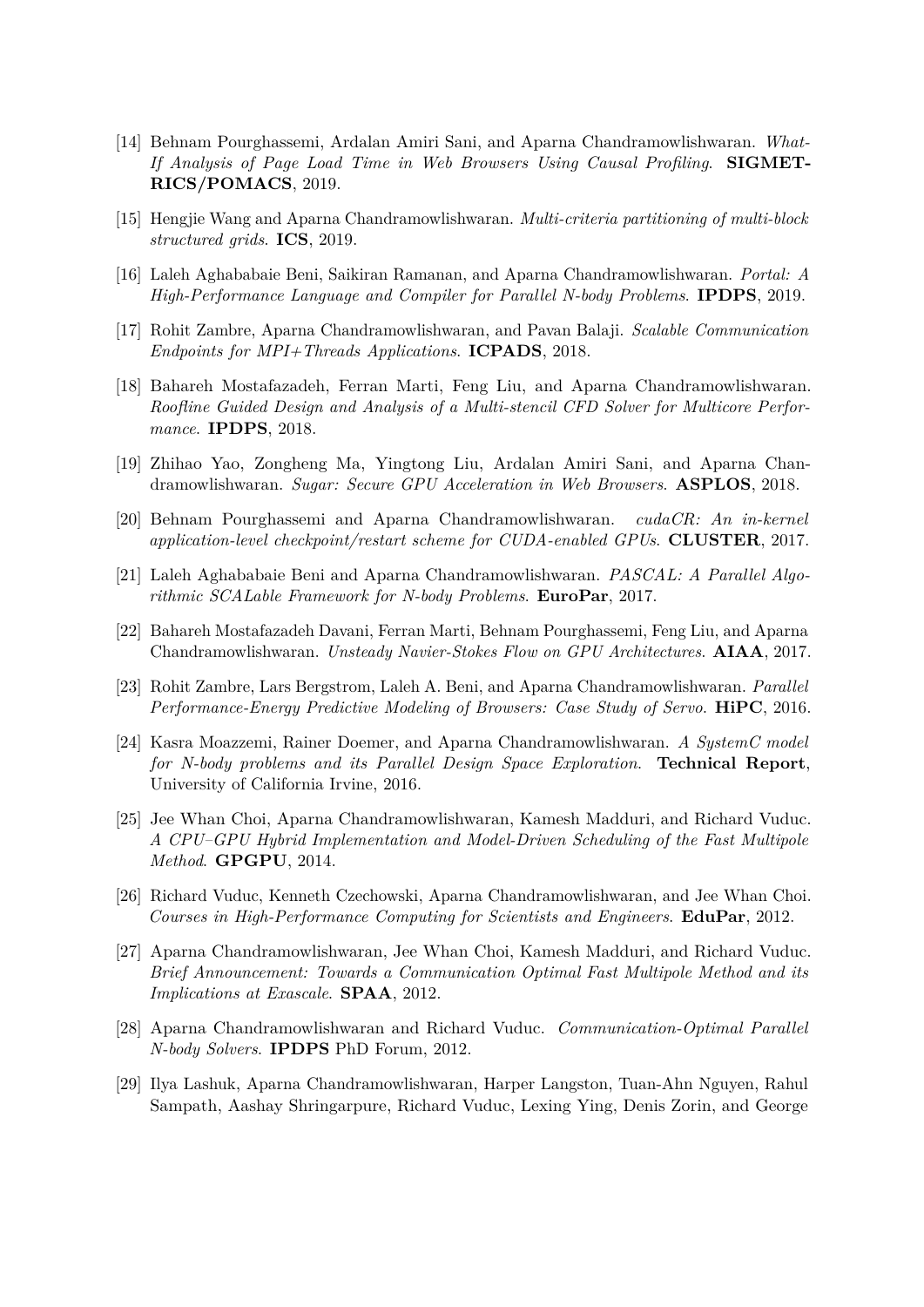Biros. *A massively parallel adaptive Fast Multipole Method on heterogeneous architectures*. **CACM**, 2012.

- [30] Kenneth Czechowski, Casey Battaglino, Chris McClanahan, Aparna Chandramowlishwaran, and Richard Vuduc. *Balance principles for algorithm-architecture co-design*. **HotPar**, 2011.
- [31] Aparna Chandramowlishwaran, Kamesh Madduri, and Richard Vuduc. *Diagnosis, Tuning, and Redesign for Multicore Performance: A Case Study of the Fast Multipole Method*. **SC**, 2010.
- [32] Abtin Rahimian, Ilya Lashuk, Dhairya Malhotra, Aparna Chandramowlishwaran, Logan Moon, Rahul Sampath, Aashay Shringarpure, Shravan Veerapaneni, Jeffery Vetter, Richard Vuduc, Denis Zorin, and George Biros. *Petascale direct numerical simulation of blood flow on 200k cores and heterogeneous architectures*. **SC**, 2010.
- [33] Aparna Chandramowlishwaran, Samuel Williams, Leonid Oliker, Ilya Lashuk, George Biros, and Richard Vuduc. *Optimizing and tuning the Fast Multipole Method for state-of-the-art multicore architectures*. **IPDPS**, 2010.
- [34] Aparna Chandramowlishwaran, Kathleen Knobe, and Richard Vuduc. *Performance evaluation of Concurrent Collections on high-performance multicore computing systems*. **IPDPS**, 2010.
- [35] Aparna Chandramowlishwaran, Kathleen Knobe, and Richard Vuduc. *Applying the Concurrent Collections Programming Model to Asynchronous Parallel Dense Linear Algebra*. **PPoPP**, 2010.
- [36] Richard Vuduc, Aparna Chandramowlishwaran, Jee Whan Choi, Murat Efe Guney, and Aashay Shringarpure. *On the limits of GPU acceleration*. **HotPar**, 2010.
- [37] Ilya Lashuk, Aparna Chandramowlishwaran, Harper Langston, Tuan-Anh Nguyen, Rahul Sampath, Aashay Shringarpure, Richard Vuduc, Lexing Ying, Denis Zorin, and George Biros. *A massively parallel adaptive Fast Multipole Method on heterogeneous architectures*. **SC**, 2009.
- [38] Zoran Budimlić, Aparna Chandramowlishwaran, Kathleen Knobe, Geoff Lowney, Vivek Sarkar, and Leo Treggiari. *Multi-core implementations of the Concurrent Collections programming model*. **CPC**, 2009.
- [39] Zoran Budimlić, Aparna Chandramowlishwaran, Kathleen Knobe, Geoff Lowney, Vivek Sarkar, and Leo Treggiari. *Declarative Aspects of Memory Management in the Concurrent Collections Parallel Programming Model*. **DAMP**, 2009.
- [40] Aparna Chandramowlishwaran, Abhinav Karhu, Ketan Umare, and Richard Vuduc. *Numerical algorithms with tunable parallelism*. **STMCS** at CGO, 2008.
- [41] David A. Bader, Aparna Chandramowlishwaran, and Virat Agarwal. *On the Design of Fast Pseudo-Random Number Generators for the Cell Broadband Engine and an Application to Risk Analysis*. **ICPP**, 2008.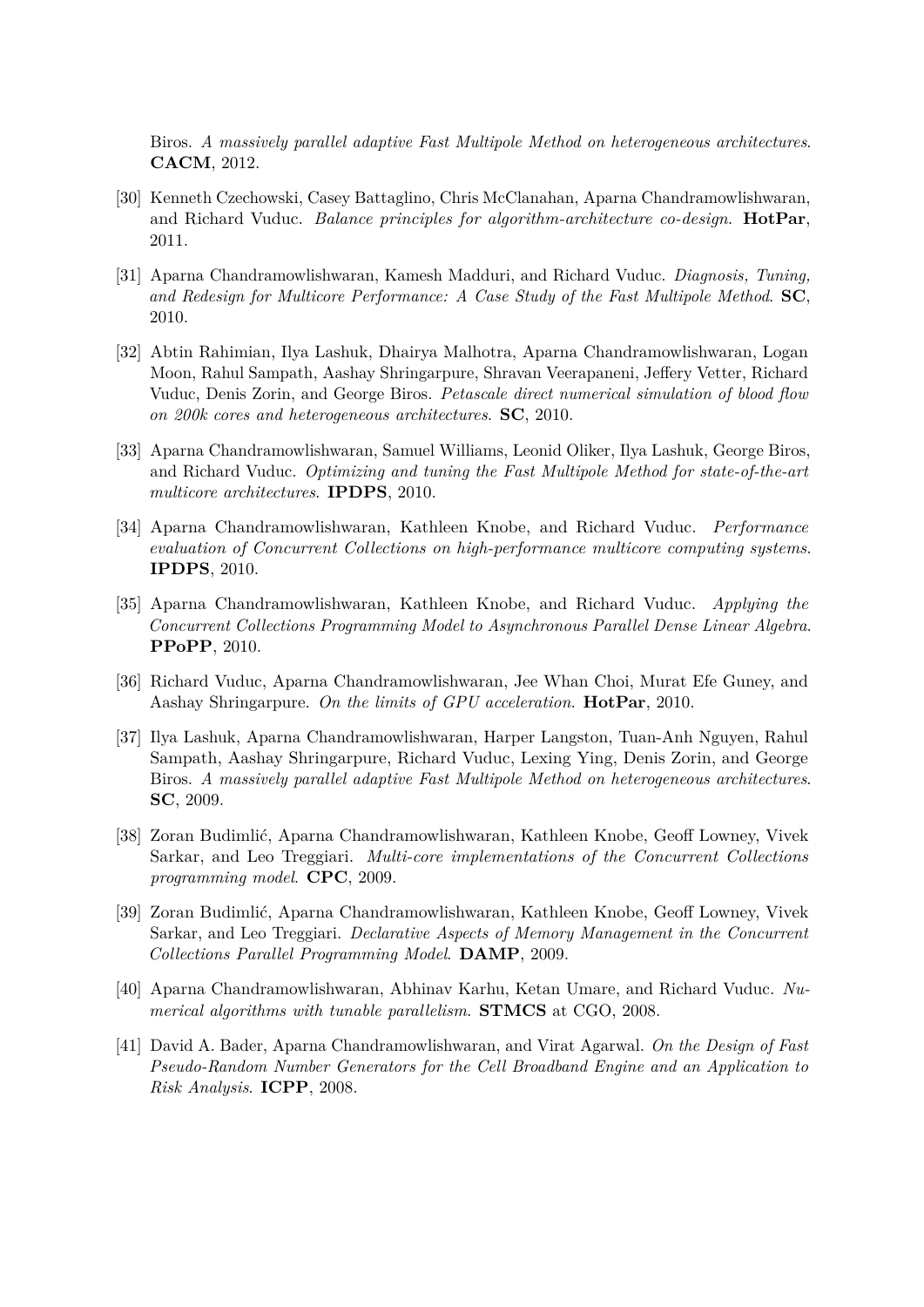#### Funding

 $\sim$ 

| 2019 - 2020 Exploring design strategies for MPI scalable endpoints |
|--------------------------------------------------------------------|
| Argonne National Laboratory, DOE sub-contract 7F-30219             |
| PI: Aparna Chandramowlishwaran.                                    |
| Awarded: \$140.287                                                 |

- 2019 2021 EAGER: N-Body Algorithms for Mobile and Social Data National Science Foundation, [Award 1939237](https://www.nsf.gov/awardsearch/showAward?AWD_ID=1939237) PI:Athina Markopoulou, Co-PIs: Aparna Chandramowlishwaran and Carter Butts. Awarded: \$300,000
	- 2018 Scalable Tools for Profiling Web browsers Google Faculty Research Award PI: Aparna Chandramowlishwaran. Awarded: \$75,000
- 2018 2021 MRI: Acquisition of a High-Performance Computing Cluster for Research and Teaching at UC Irvine National Science Foundation, [Award 1828779](https://www.nsf.gov/awardsearch/showAward?AWD_ID=1828779) PI: Aparna Chandramowlishwaran, Co-PIs: Filipp Furche and Dana Roode. Awarded: \$400,000, UCI cost share: \$171,429, Total: \$571,429
- 2018 2023 CAREER: HiPer: A CFD solver for High-Performance Turbulent Flow Simulations on Massively Parallel Machines National Science Foundation, [Award 1750549](https://www.nsf.gov/awardsearch/showAward?AWD_ID=1750549) PI: Aparna Chandramowlishwaran. Awarded: \$500,000
- 2017 2019 Optimization Techniques for Network Fabric Resource Utilization Argonne National Laboratory, DOE sub-contract 7F-30219 PI: Aparna Chandramowlishwaran. Awarded: \$123,649
	- 2016 Parallelizing the Web Browser for Performance and Energy-efficiency Mozilla Research Grants PI: Aparna Chandramowlishwaran. Awarded: \$76,078
- 2015 2016 What is the best on-chip architecture for N-body simulations? Kane Kim Collaborative Fellowship PI: Aparna Chandramowlishwaran, Co-PI: Rainer Döemer. Awarded: \$50,000
- 2015 2018 XPS: EXPL: DSD: Portal: A Language and Compiler for Parallel N-body Computations National Science Foundation, [Award 1533917](http://www.nsf.gov/awardsearch/showAward?AWD_ID=1533917) PI: Aparna Chandramowlishwaran. Awarded: \$316,000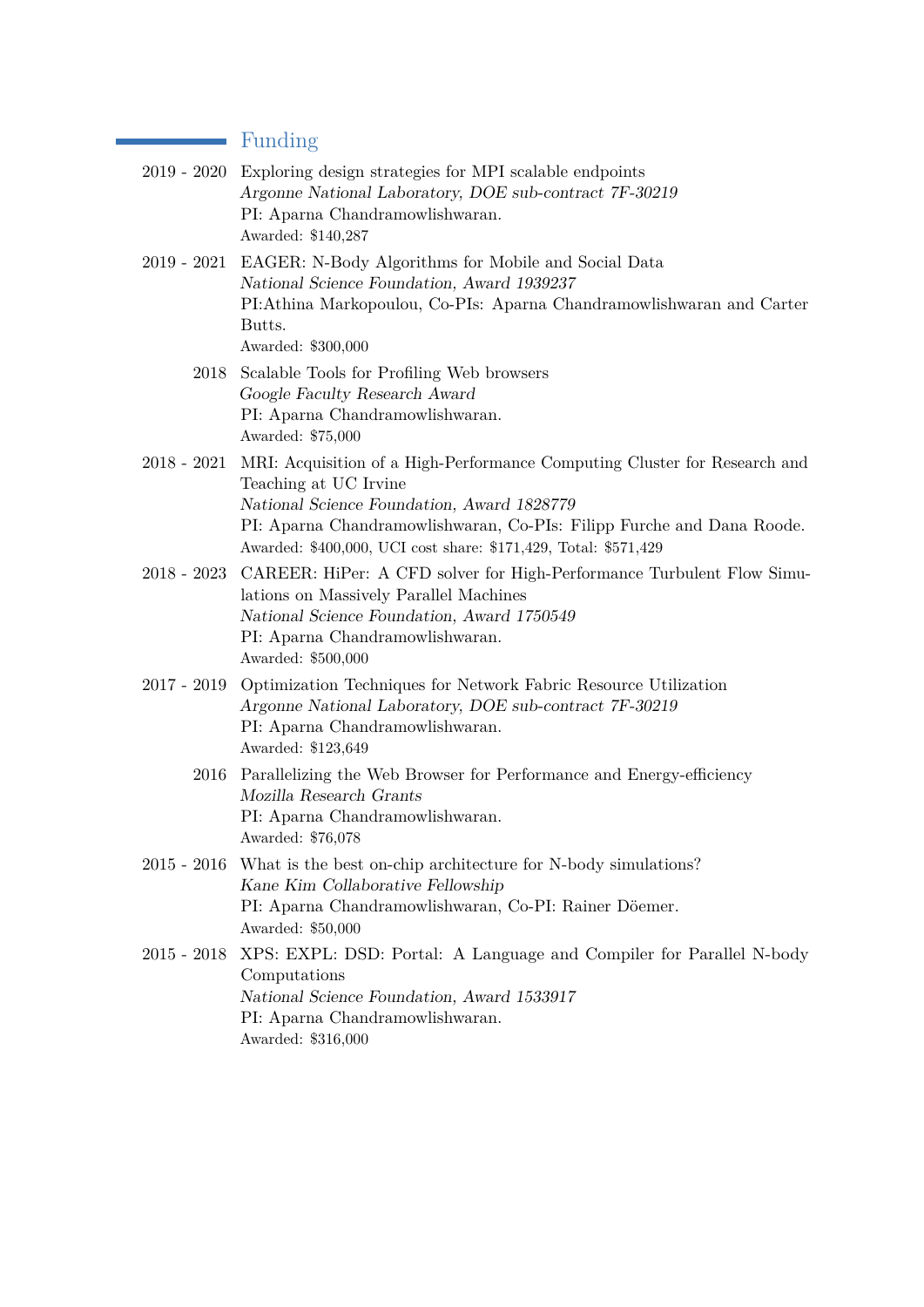2015 - 2016 Development of the Next Generation Air Quality Model - New Approaches to Parallelization and Portability CORCL Multi-Investigator Research Grant PI: Donald Dabdub, Co-PI: Aparna Chandramowlishwaran. Awarded: \$10,000

# Talks

**Keynote** PPoPP PMAM (2020), SPNS (2012). **Conference** Intelligence 2025 (2018), EuroPar (2017), SPAA (2012), SIAM CSE (2013, 2011), SC (2011, 2010), IPDPS (2010), SIAM PP (2012, 2010), ICPP (2008). **Workshop** TACC (2020), PADAL (2017), DOE CSADS (2012), CnC (2010, 2009). **Seminars** SPCL\_Bcast online seminar at ETH Zurich (2021), UCI Fluid Dynamics Seminar (2021), Lawrence Berkeley National Lab (2020), Argonne National Lab (2018), Imperial College London (2017), Dagstuhl Germany (2017), University of California Irvine (2016, 2014), IBM T. J. Watson Research Center (2012), Intel (2012), University of Chicago (2012), Tokyo University (2012), Georgia Tech (2012). **Panels** AI4S at SC (2020), ScienceCloud at HPDC (2019).

**Outreach** UCI COSMOS (2018), Athena Olympiad (2018).

## Teaching

- EECS 120 **Fundamentals of Parallel Computing**, UC Irvine Spring 2020.
- EECS 224 **Intro to High-Performance Computing**, UC Irvine Winter 2021, Spring 2020, Spring 2019, Winter 2018, Spring 2017, Spring 2016, Winter 2015.
- EECS 114 **Data Structures and Algorithms**, UC Irvine Winter 2020, Winter 2019.
- EECS 117 **Parallel Computer Systems**, UC Irvine Spring 2019, Winter 2018, Winter 2017, Winter 2016, Spring 2015.
- EECS 215 **Design and Analysis of Algorithms**, UC Irvine Fall 2016.
- EECS 6.172 **Performance Engineering of Software Systems**, MIT Fall 2014.

**Service** 

**Journal** *Associate Editor*, ACM TOPC (2019 - 2021).